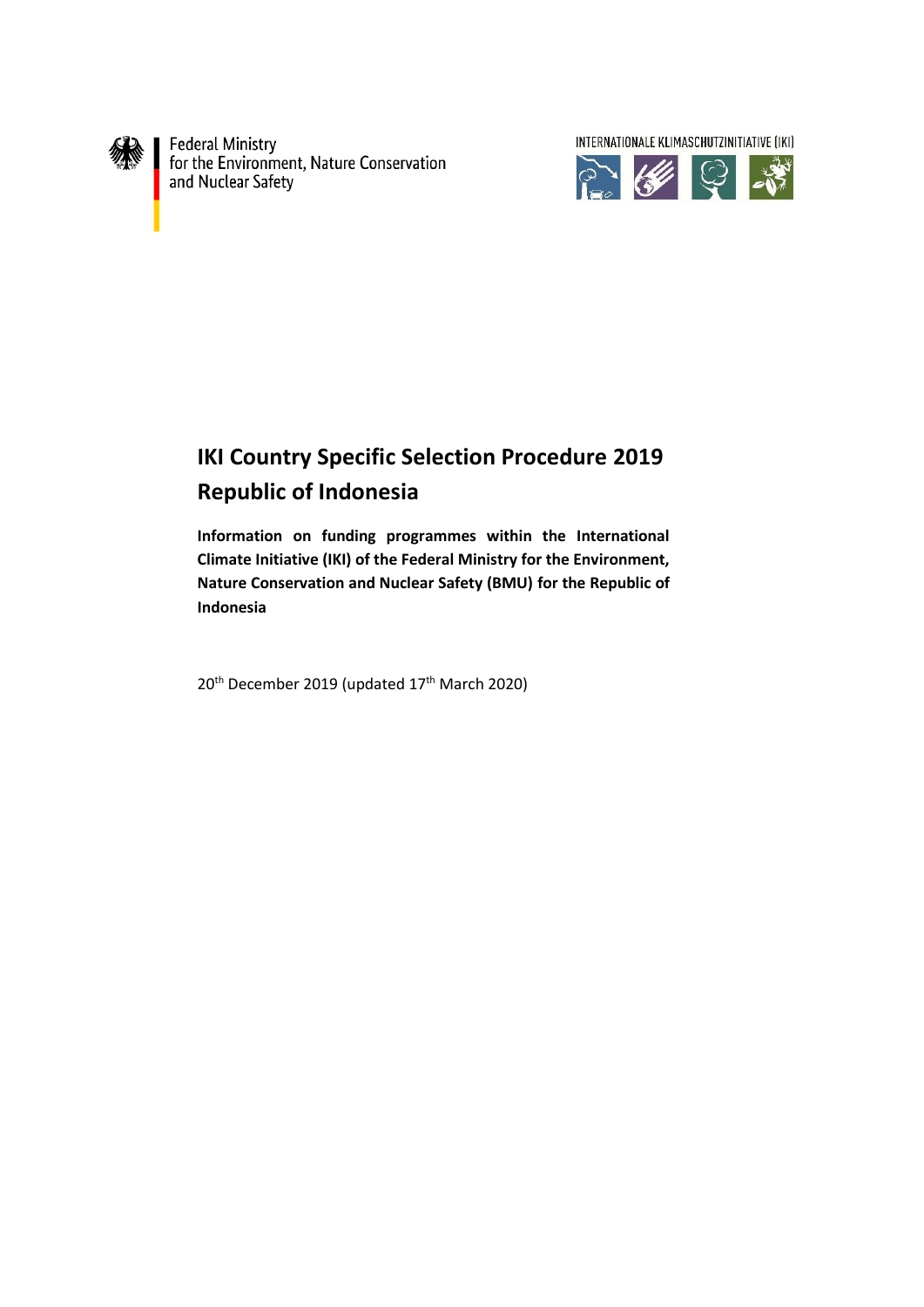## Content

| 2. |  |  |
|----|--|--|
| 3. |  |  |
| 4. |  |  |
| 5. |  |  |
| 6. |  |  |
|    |  |  |
| 8. |  |  |
|    |  |  |
|    |  |  |
|    |  |  |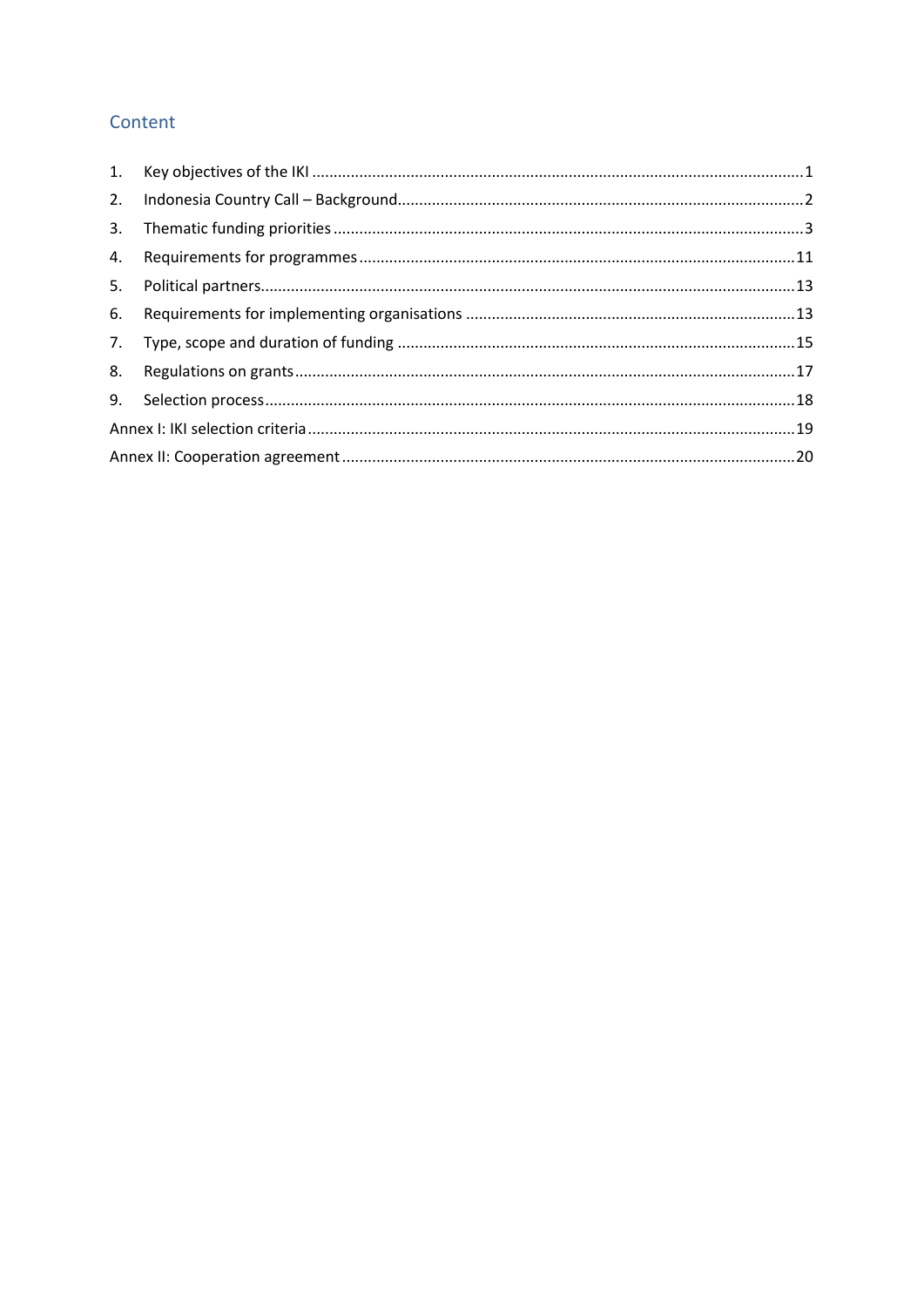## **Information on funding programmes within the International Climate Initiative for the Republic of Indonesia**

The International Climate Initiative (IKI) of the Federal Ministry for the Environment, Nature Conservation and Nuclear Safety (BMU) finances climate and biodiversity programmes in ODA-eligible states.<sup>1</sup> It supports programmes on policy advice, capacity building, technology cooperation and investment as well as the implementation of policies and strategies. The selection procedure consists of two stages: (1) Submission of a programme outline; (2) Submission of the complete programme proposal.

## <span id="page-2-0"></span>1. Key objectives of the IKI

 $\overline{a}$ 

IKI's main objectives are climate protection and the conservation of biodiversity within the context of the respective international agreements. IKI mainly supports partner countries in the implementation and further development of their Nationally Determined Contributions (NDCs) anchored in the Paris Agreement. The signatory states of the Paris Agreement define their climate protection and adaptation targets in the NDCs, up to and including 2030.

In the field of biodiversity, IKI supports partner countries in their efforts to achieve the goals of the Convention on Biological Diversity (CBD) to address the dramatic global loss of our natural resources. IKI's funding measures aim to contribute to the specific implementation of the Aichi goals of the CBD's 2011-2020 Strategic Plan and the goals of the future global framework for biological diversity for the years after 2020. Activities are derived in particular from the CBD guidelines and the National Biodiversity Strategies and Action Plans (NBSAPs).

The 2030 Agenda for Sustainable Development adopted by the United Nations (UN) in 2015 with its 17 Sustainable Development Goals (SDGs) forms a global framework for climate protection and biodiversity conservation that goes beyond the United Nations Framework Convention on Climate Change (UNFCCC) and the CBD.

 $1$  ODA (Official Development Assistance) is an internationally-recognised indicator adopted by the OECD Development Committee (DAC) for recording public development services. Funds paid to countries only qualify as ODA if the recipient is listed as a developing country in the relevant DAC list. The list of countries is revised every three years by the DAC.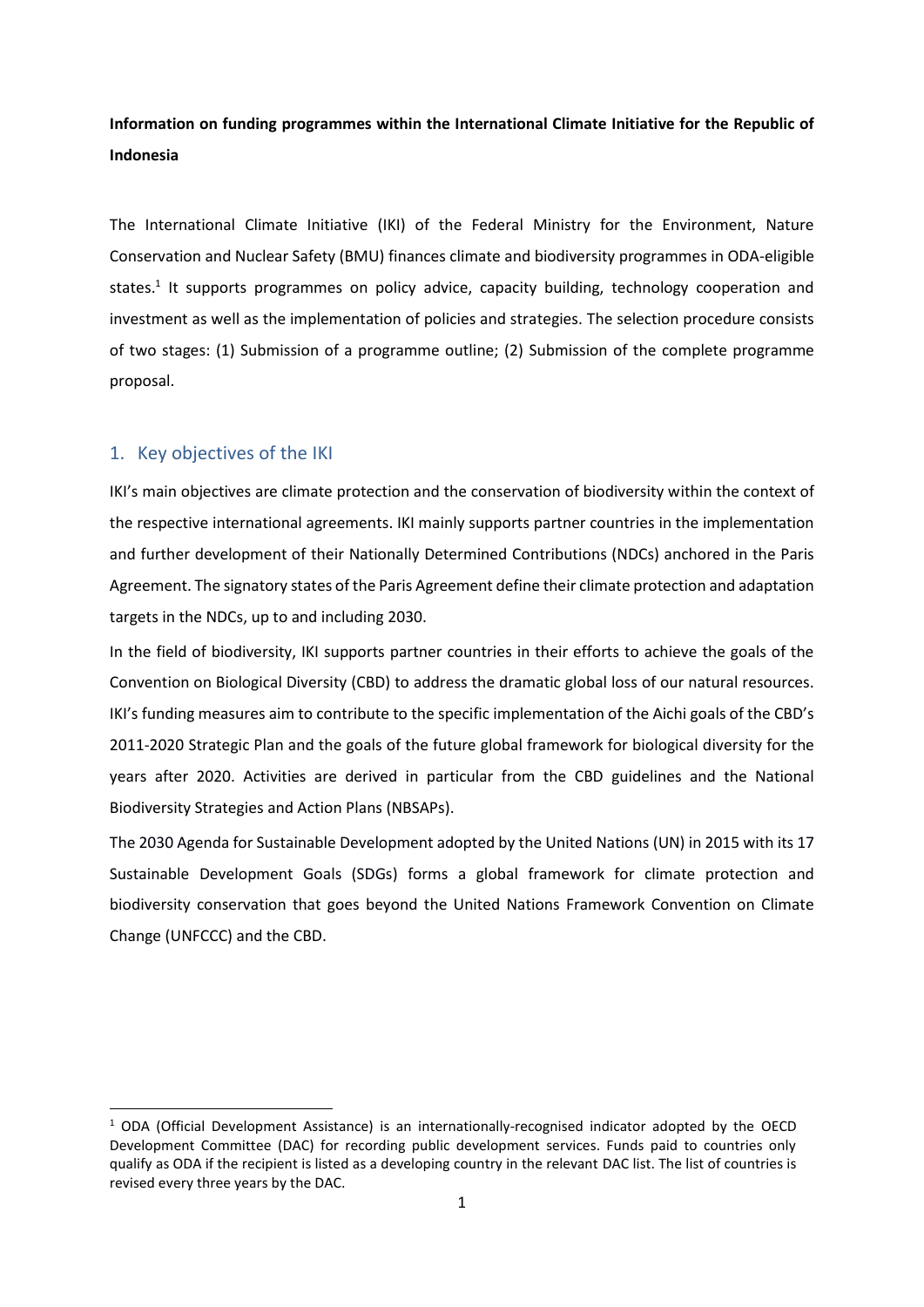## <span id="page-3-0"></span>2. Indonesia Country Call – Background

Climate change presents significant risks for Indonesia's natural resources that will, in turn, impact the availability of food, clean water, energy and economic productivity. Therefore, the strategic approach of Indonesia's NDC is promoting climate resilience in food, water and energy. It further aims to improve its management of natural resources to enhance climate resilience by protecting and restoring key terrestrial, coastal and marine ecosystems unlocking an array of economic, social and environmental benefits.

Indonesia has ambitious plans when it comes to climate change adaptation and mitigation. The Indonesian Low Carbon Development Initiative (LCDI) intends to set ambitious targets for issues vital for a development within the planetary carrying capacity, such as the proportion of renewable energy in the energy mix or the reduction of greenhouse gas (GHG) emissions from the land based sector. Based on the LCDI of 2019, Low Carbon Development will be set as a national priority in the upcoming Medium Term Development Plan (RPJMN) for 2020 – 2024. Environmental protection and climate resilience are also going to be integrated in this plan.

Indonesia confirmed its NDC in 2015, including emission mitigations of 41% (of which 29% are unconditional) compared to the Business-as-Usual (BAU) scenario and adaptation strategies.

With regards to biodiversity, Indonesia is a mega-diverse country, with the second highest total number of endemic species worldwide. Since 2003, Indonesia has deployed considerable efforts to enhance biodiversity conservation through the implementation of the Indonesian Biodiversity Strategy and Action Plan (IBSAP). In order to close the financing gap for the conservation and sustainable use of biological diversity, the strengthening of its national biodiversity financing framework has since then been one of the priority areas of action. With the IBSAP Indonesia also aims at integrating the Aichi targets into the next RPJMN 2020 – 2024 to ensure mainstreaming of biodiversity conservation and economic development in line with the carrying capacity of ecosystems.

Bilateral cooperation between Indonesia and Germany by means of IKI project funding started in 2008. Indonesia continues to be a priority partner country for BMU's IKI. Both countries intend to continue their fruitful cooperation in a yet deepened dialogue through developing the cooperation portfolio with a strong focus on:

- Post-Paris Agreement priorities and implementation of the NDCs;
- CBD's post-2020 global biodiversity framework and the implementation of the IBSAP;
- SDGs

Germany and Indonesia have been working together constructively in a number of climate and biodiversity policy areas. In the context of the country engagement process of the NDC Partnership (NDC P), Indonesia is in the process of identifying its needs and establishing a partnership plan which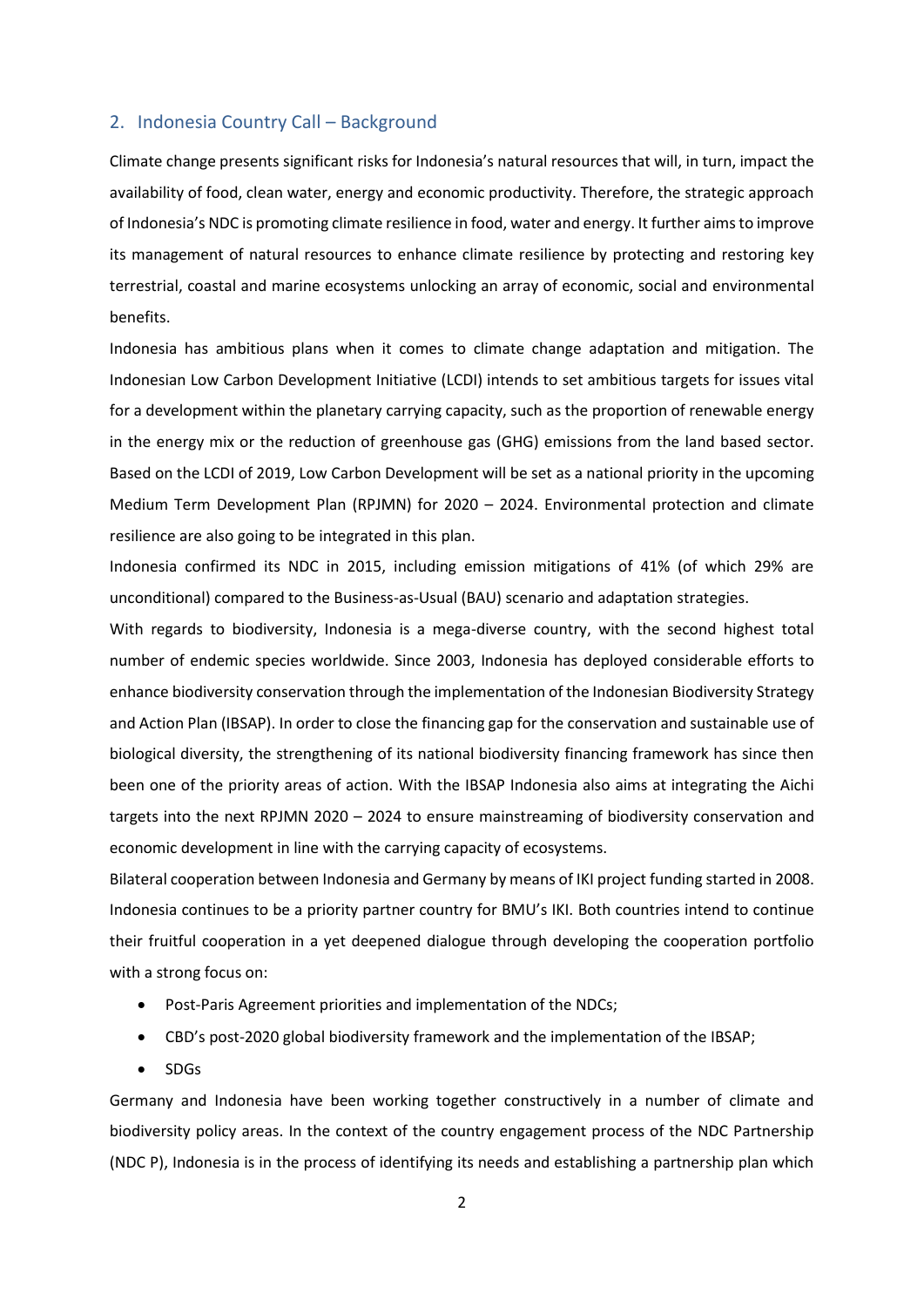is intended to serve as a framework for international cooperation in supporting its NDC implementation. This process should be considered when establishing programme outlines for the implementation of NDCs.

An overview of ongoing IKI projects, including regional and global projects with activities in Indonesia, can be accessed at [https://www.international-climate-initiative.com/en/projects\(](https://www.international-climate-initiative.com/en/projects)search for Indonesia on the world map).

## <span id="page-4-0"></span>3. Thematic funding priorities

With this country call for Indonesia, two programmes will be funded with a total funding volume of up to 30 million EUR. One programme per the following thematic priorities will be funded:

- 1) Sustainable land use, biodiversity conservation, enhancing natural carbon sinks and adaptation to climate change in a land and seascape approach;
- 2) Energy Transition: Development of renewable energy and optimization of energy conservation with a focus on increasing the access to non-government funding and strengthening the role of the private sector

The programmes should have a funding volume between 12 million EUR and 15 million EUR each.

IKI seeks to support ambitious programmes for technical advice and/or investments, which support the implementation of mitigation, adaptation and biodiversity actions of the respective NDC and NBSAP (National Biodiversity Strategy and Action Plans, here: IBSAP) as well as related SDGs. This may include:

- Implementation of national and subnational policies and strategies, regulatory and institutional framework conditions;
- Contribution to transformation within and across sectors and within society;
- Further development of Monitoring, Reporting and Verification (MRV) and Monitoring and Evaluation tools and/or systems;
- Capacity development on national and particularly subnational levels, technology cooperation and financial investments/leverage. The latter can include but is not limited to co-financing, blended finance approaches as well as other innovative financing mechanisms. These should be identified, developed and implemented, in particular to leverage financing sources from the private sector and to encourage the development of bankable project pipelines, combining technical and financial assistance;
- Co-financing or in-kind contributions from national, district or provincial government and/or from private actors are a key aspect for the final selection.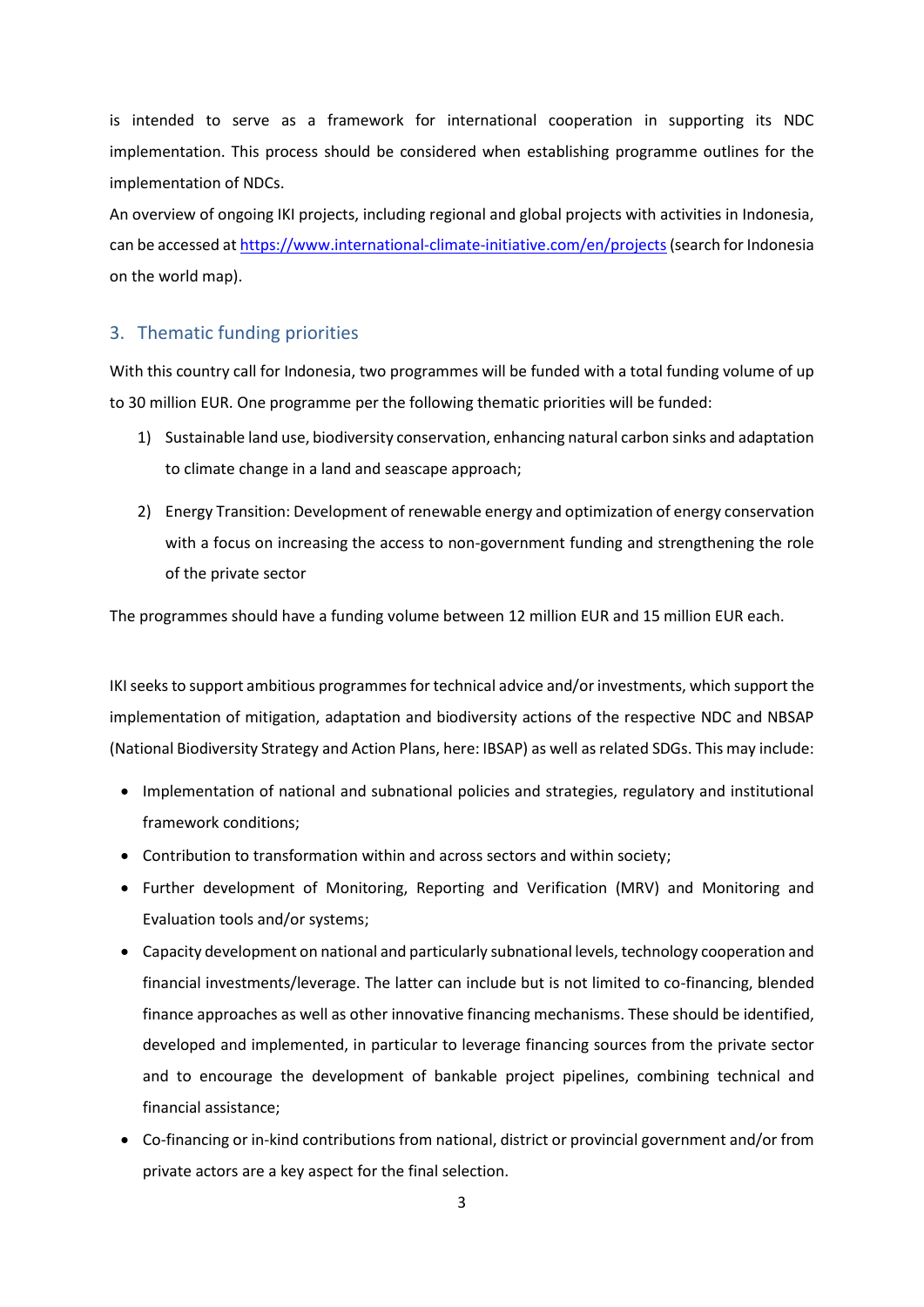The programmes further need to be based on participation in international political and knowledge exchange fora, particularly the international NDC P, National Adaptation Plan (NAP) Global Network and international exchange on NBSAP implementation. Further, the contribution to the implementation of the Indonesian NDC and IBSAP as well as related SDGs and the alignment of the programme goals and activities with these overarching policy frameworks is considered to be indispensable.

The programme should also:

- Ensure strong alignment with Indonesia's GHG emission reduction targets and plans, biodiversity goals and action plans and plans for improved climate resiliency;
- Avoid silos in Indonesia's development by generating impacts for cross-sector development as well as potential development benefits in environmental, economic and social aspects;
- Promote integrated approaches to address sustainability issues from downstream to upstream and vice versa in the framework of low carbon development in Indonesia;
- Unlock enabling conditions for environmentally sustainable infrastructure development for climate mitigation and adaptation;
- Ensure climate proofing of all designed measures

## 3.1 Sustainable land use, biodiversity conservation, enhancing natural carbon sinks and adaptation to climate change in a land and seascape approach

Due to the geographic position of the Indonesian archipelago, the programme is expected to apply a **combined land and seascape approach**, promoting sustainable land use, biodiversity conservation and adaptation to the impacts of climate change in terrestrial and marine ecosystems.

Regarding terrestrial ecosystems, the programme should combine agricultural and/or agroforestry elements with restoration, conservation and the promotion of connectivity of natural ecosystems in the landscape. Reforestation, peatland restoration and avoided deforestation are key not only for biodiversity conservation, but also for climate change mitigation by increasing carbon stocks and reducing carbon emissions, as well as for adaptation by enhancing the climate resilience of ecosystems and local populations.

Regarding marine and coastal ecosystems, the programme should focus on marine and coastal protection and restoration measures such as mangrove rehabilitation and other nature-based solutions. Additionally, the development of coastal protection measures and an improved access to marine meteorology information are crucial to reduce vulnerabilities to natural disasters. The proposed programme should specifically be in line with the country's aims for the next RPJMN, namely to improve coastal and small island resiliency, increase marine conservation areas and the protection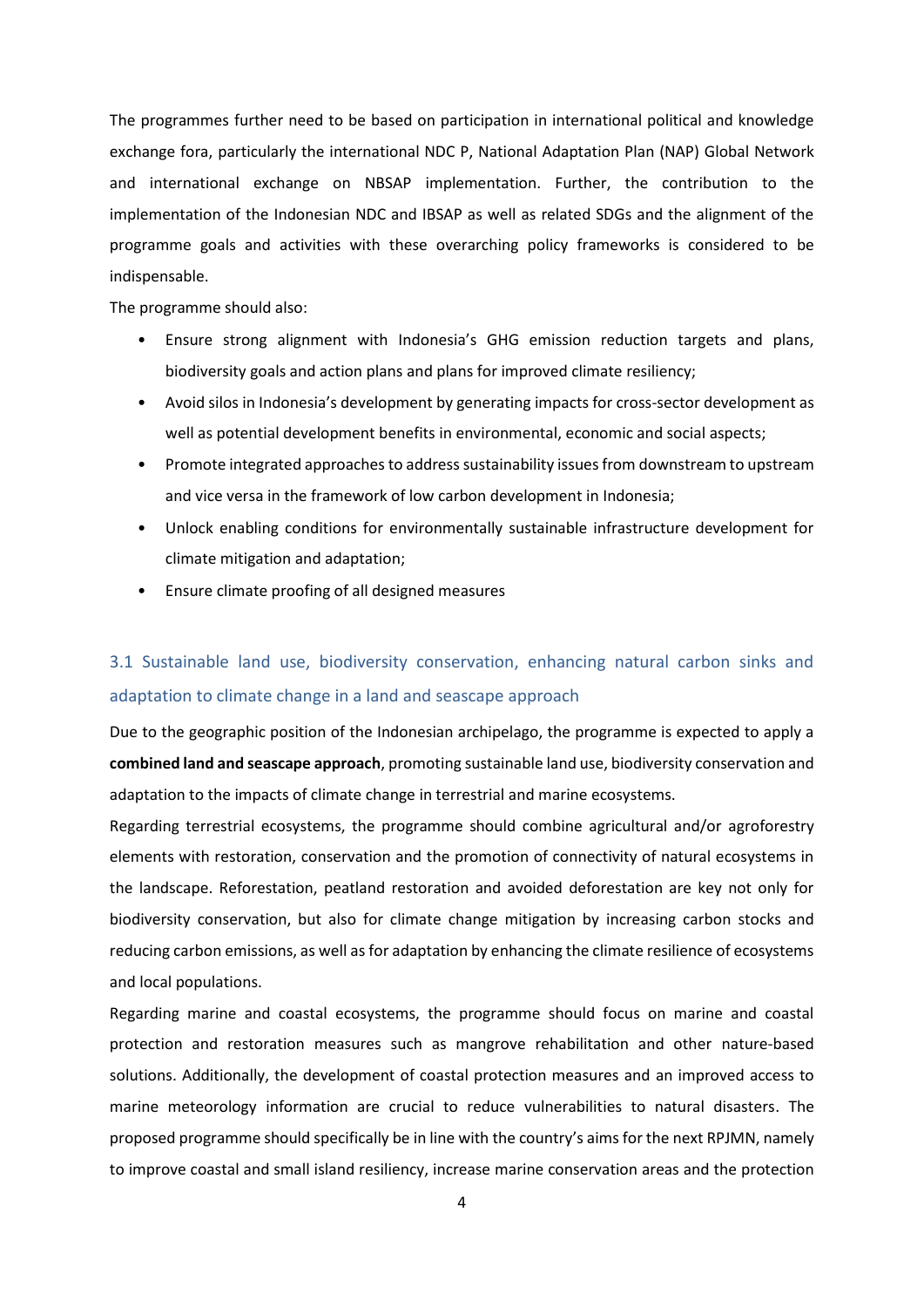of marine species and biodiversity.

For the sake of clarity, the possible measures are divided into two thematic streams (A and B), nevertheless programmes are expected to include **both** of them. In addition to that, capacity building especially on the subnational level, should be included as a cross cutting issue.

## **A) Nature-based solutions, ecosystem-based Adaptation (EbA), with a focus on coastal management**

- Providing technical support for the use of nature-based solutions, e.g. planning for EbA approaches including the restoration of mangrove or reef ecosystems;
- Supporting biodiversity protection and ecosystem restoration which contribute to the implementation of the 2011 - 2020 Strategic Plan of the Convention on Biological Diversity (Aichi Target);
- Promoting sustainable mangrove management, including mangrove restoration and conservation, as an approach to EbA to increase climate resiliency, particularly for coastal areas;
- Developing and implementing community-based adaptation and nature-based solutions in coastal areas;
- Promoting integrated water resource management in coastal areas and in the landscape with a high level of community involvement;
- Policy advise on reducing conflicts of interest between reducing emission targets, biodiversity protection, economic development and livelihood of local communities;
- Establishing of innovative participative concepts for spatial planning to elaborate communitybased solutions for a sustainable management of natural resources, land use management, and nature conservation embedded in a landscape approach;
- Supporting the mainstreaming of climate adaptation and mitigation as well as biodiversity conservation into development and spatial planning and the budgeting process, and provide technical support for climate-proofing public investments, especially in infrastructure.

## **B) Agroforestry, Forest Landscape Restoration and climate-smart agriculture**

- Promoting multi-layered agroforestry systems, climate-smart agricultural practices and sustainable plantation management, including measures for improved productivity and specific support for smallholder farmers in order to improve livelihoods depending on forest resources;
- Supporting and upscaling peatland restoration efforts (use synergies between NDC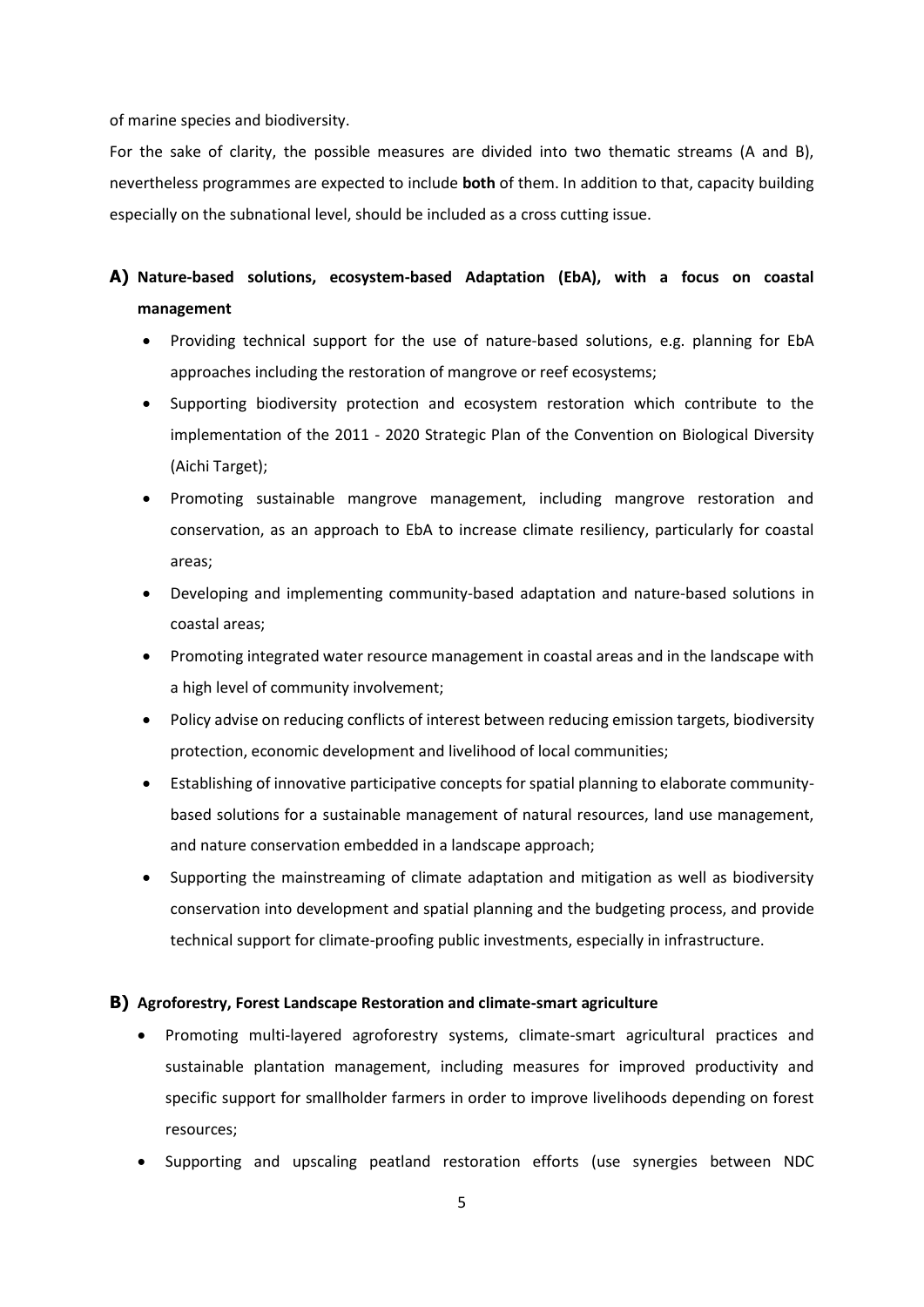implementation and biodiversity conservation), including approaches of sustainable management such as fire prevention and suppression efforts or alternative livelihoods for the rural population;

- Supporting Forest Landscape Restoration activities in communities and provide access to result-based payments with emphasis on biodiversity conservation/rehabilitation;
- Leveraging biodiversity and restoration investments, especially from the private sector;
- Supporting land-use related data collection and mapping of degraded landscapes; as well as monitoring within the NDC framework;
- Supporting biodiversity protection and ecosystem restoration, which contribute to the implementation of the 2011 - 2020 Strategic Plan of the Convention on Biological Diversity (Aichi Target);
- Enhancing fire management, in particular at subnational and local level, for the prevention, control and monitoring of forest fires in Indonesia.

The programme should be implemented in one or several of the following priority areas:

- 1. Areas with high potential for reducing emissions from deforestation and enhancing carbon stocks;
- 2. Critical watersheds;
- 3. Areas that have potential for local economic development on agroforestry;
- 4. Areas that have potential for energy development through the utilization of by-products from agroforestry activities;
- 5. Remote areas where society's socio-economic development depends on surrounding forests.
- 6. Coastal areas and populations that depend their livelihood on mangrove ecosystem and are vulnerable to climate change/have low adaptive capacity.

3.2 Energy Transition: Development of renewable energy and optimization of energy conservation with a focus on increasing the access to non-Government funding and strengthening the role of the private sector

Indonesia plays a crucial role in the global climate and energy transition and Indonesia's energy sector is the backbone to sustainable low-carbon development in the archipelago. Currently, the energy sector is the second largest contributor of GHG emissions in Indonesia after the land-based sector. In 2016, the energy sector, dominated by fuel combustion activities in energy industries, transportation, and manufacturing industries and construction, was accountable for 536 Mton  $CO<sub>2</sub>e$  emissions. Based on the second Biennial Update Report, emissions from the energy sector are expected to reach 1.67 Gton  $CO<sub>2</sub>e$  by the end of 2030. The sources of GHG emissions in 2030 will be dominated by power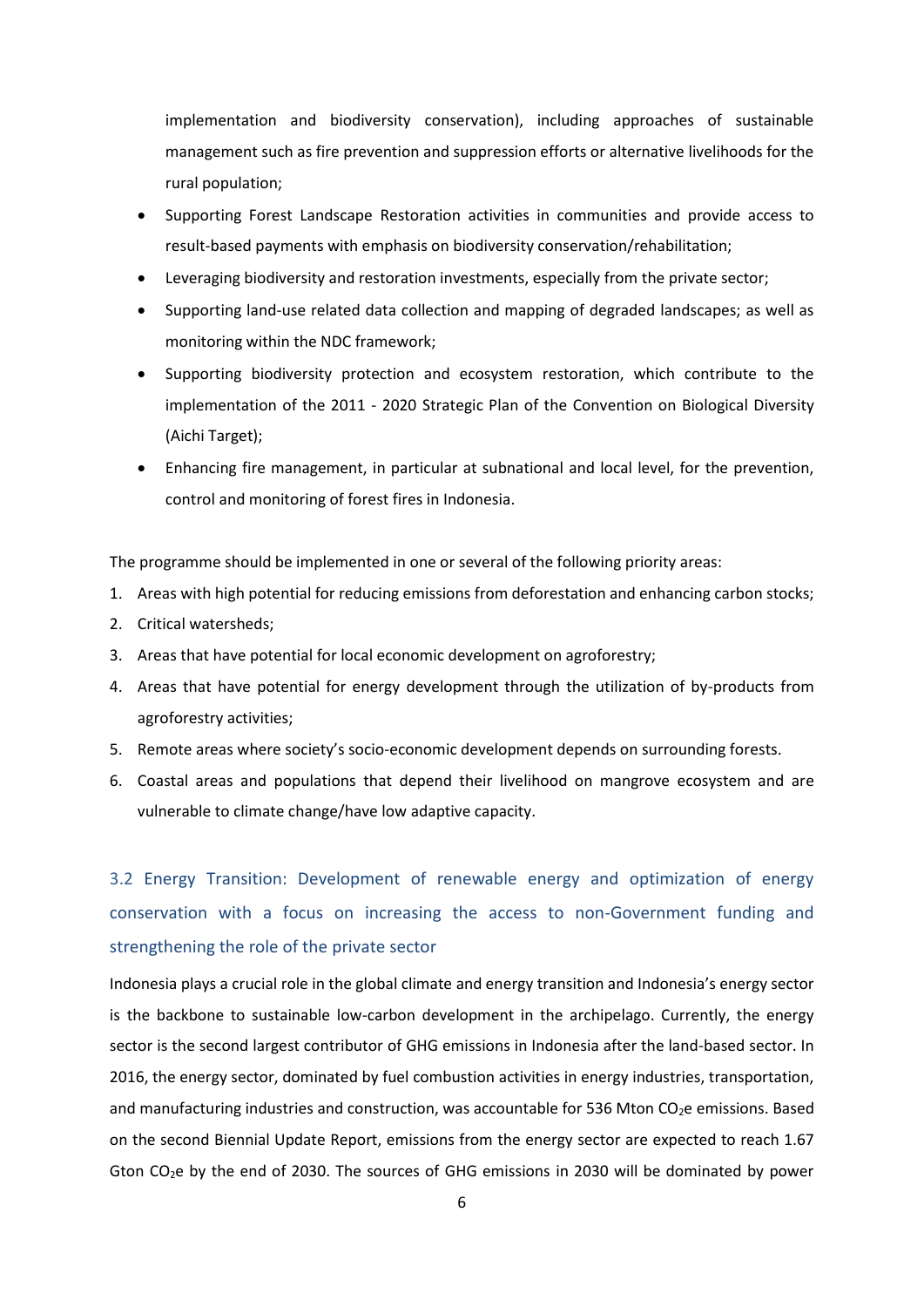generation (48.6%) and manufacturing (31.4%), followed by transportation (14.5%) and households (3.12%). In order to achieve Indonesia's NDC target in 2030, the energy sector needs to reduce 314 to 398 Mton  $CO<sub>2</sub>e$ , which equals to an 11 to 14% GHG emission reduction compared to the baseline emissions by 2030. The targets set by the government include: (1) an increase of new and renewable energy (RE) to a share of 23% in 2025 and 31% in 2050 of the final primary energy mix; and (2) an increase of energy efficiency (EE) by 17% in 2025 compared to the baseline. In 2018, the policy implementation already resulted in a 12.32% share of RE generation and around 8 to 9% of RE in the final energy mix. Hence, the coming years will be essential for reaching the governmental goals in the energy sector, e.g. moving from 9% to 23% RE in the final energy mix as well as reaching the energy conservation target, and contributing to global efforts on implementing the Paris Agreement.

The programme that is envisaged to be funded within the German-Indonesian cooperation should promote an ambitious reform and transformation process in Indonesia supporting the paradigm shift to a low-carbon energy sector. The programme concept should pursue the following approaches mentioned below in accordance with the needs and strategies of the Indonesian government, keeping in mind the GHG mitigation perspective and the various above mentioned targets and aspects.

A four-thronged structure of the programme is envisaged to address issues of:

- a) overarching relevance to the energy transition, the alignment between climate and energy policy;
- b) improving the economic and financial environment to allow for effective investment of public and private sources to realize the transition;
- c) support to significantly increasing the share of on-grid RE in the coming years;
- d) support to realizing energy conservation potentials to contribute to the reduction of energy intensity.

It is expected that activities, especially in areas (b), (c) and (d) focus on a limited number of application areas of engagement to maximize impact of project resources, allow for significant progress during the implementation phase and measurable outcomes. It is also encouraged that activities cross-reference each other and link the various areas.

Various public and private actors, not only from the energy sector per se but also i.a. from the financial, business, environmental, academic sector as well as the general public and its representatives in government can play a crucial role in contributing to a successful and just energy and climate transition and should thus to be kept in mind when designing the programme.

#### **A) Transition towards a climate-friendly energy system** (making up approx. 15% of the project):

- Supporting analysis and processes on major topics of interlinkages of climate and energy policy and the relevant transformation process, including for example:
	- o Policy alignment, avoiding silos in development, modelling of medium- and long-term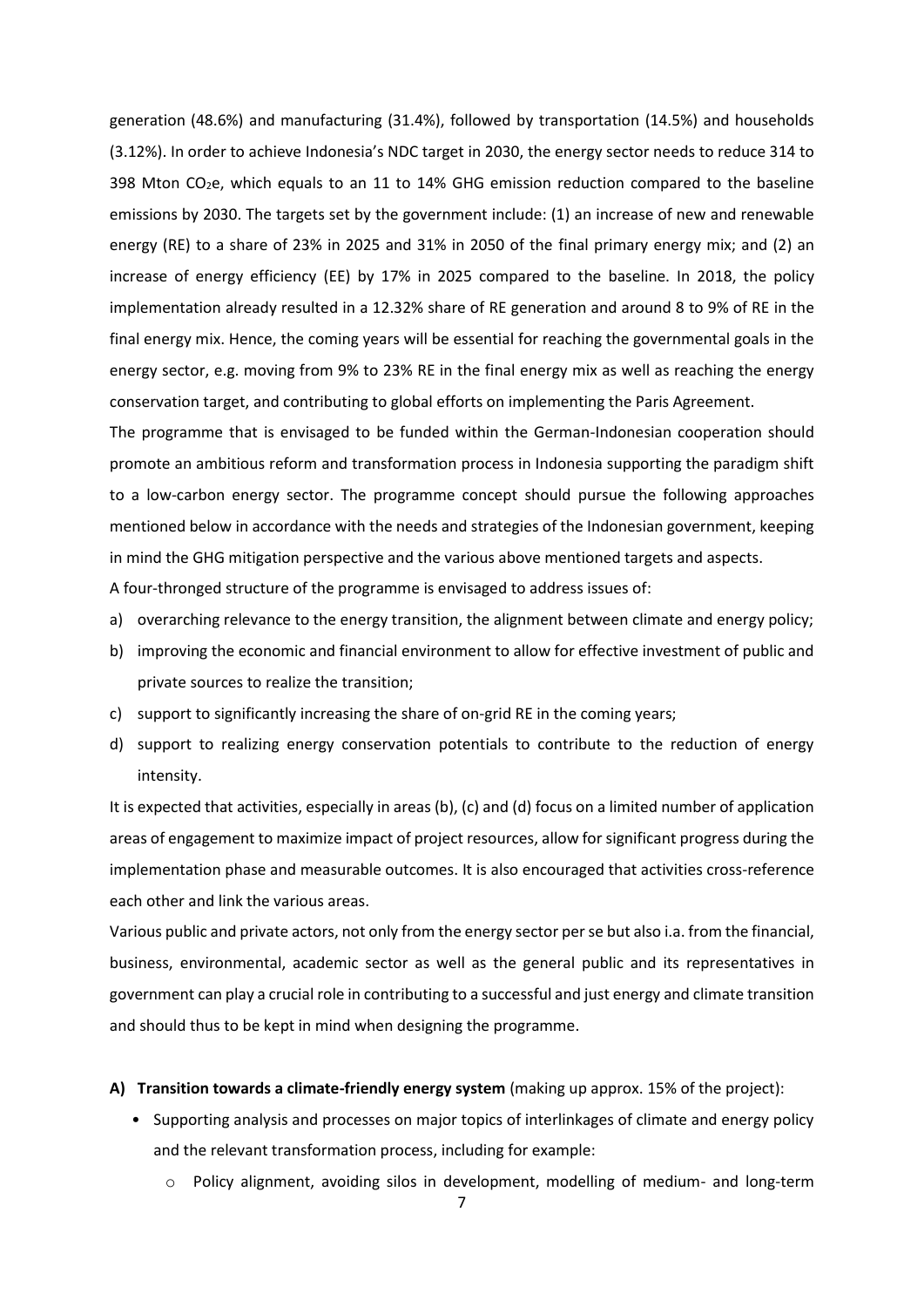scenarios, development of roadmaps, increasing academic knowledge as well as capacities at key organisations, etc.;

- $\circ$  Supporting both analysis and political processes relating to the role of fossil fuels and the increasing share of renewable alternatives as well as to domestic and international economic and institutional aspects of the transformation of the energy sector;
- o Policy advice on the alignment of the existing energy plans, policies and strategies, and public incentive structures with short-, medium- and long-term mitigation targets, aiming for a stringent implementation of the NDC by 2025 and the 2030-targets as well as for an ambitious update for the coming decades, e.g. in the NDC update 2025;
- o Quantifying and making use of co-benefits, sustainability, socio-economic impacts, etc. and developing instruments to raise awareness on these and use them, e.g. in incentive programmes and communication, in favour of energy transition.
- Strengthening capacities of relevant actors on the energy transition from public and private sector, both on national and where relevant subnational level, including for example:
	- o Supporting multi-stakeholder processes with various actors such as relevant government bodies, utilities, actors from the private sector including energy-intensive industries and businesses, the financial sector, associations, civil society, academia, think tanks and other non-state organisations supporting especially young professionals, strengthening university courses/degrees and networks of professionals relevant to a climate-friendly energy transition;
	- o Working with governments/stakeholders of major cities or tourism spots on energy saving potentials in public buildings and/or spatial planning.
- Linking the programme to international climate and energy forums; contributing to the exchange on the global energy transition and the role of the energy sector in climate change efforts.
- **B) Addressing the economic and financial environment ("aligning financial flows of public and private sources")** (making up approx. 10-15% of the project):

Improving the economic and financial environment and respective instruments to increase the effective use of public and private resources ("aligning financial flows of public and private sources") to move the energy transition effectively towards reaching the set goals; including for example:

 Supporting analysis, policy advice, and implementation of adequate instruments to shape the financial environment in favour of investments into renewables and increased EE and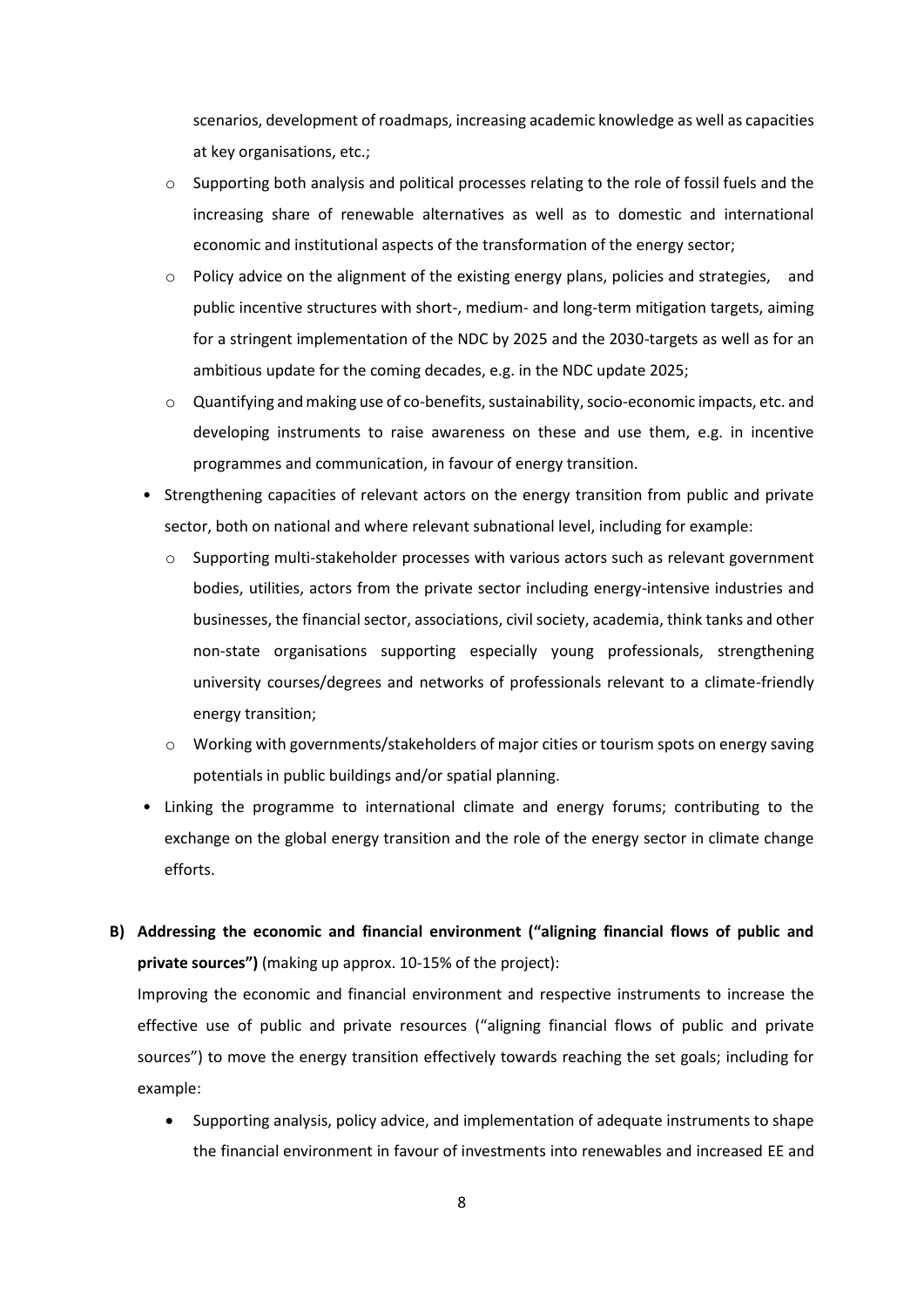decrease barriers such as counterproductive subsidies, pricing structures, etc. Calculate real costs and financial aspects over time, such as risks of stranding assets, lock-in situations, etc. Potential key actors to be involved here might be from the "finance community" such as the respective ministries, public financial institutions, private banks/investors, etc.;

- Supporting analysis, policy advice, and implementation of industrial policy and other economic instruments enabling the energy transition, especially domestic manufacturing and technical capacities needed, research, education and innovation for the expansion of RE and EE, supporting the utilization of potential co-benefits to the Indonesian economic development. Potential key actors to be involved here might be from the business and industrial policy community including the responsible ministries as well as business associations, energy-intensive industry, housing and infrastructure corporations, universities, start-ups, etc.;
- Development and implementation of financing mechanisms making use of nongovernmental budgets (national and international) and allowing for the swift replication of existing RE and EE demonstration projects.
- **C) Support to significantly increasing the share of on-grid RE** (making up approx. 40-50% of the project):

Support measures that aim to make a significant contribution to reaching the RE targets, with a focus on on-grid RE installations in growth centers, including for example:

- Supporting policy advice on the enabling policy environment for the substantial increase of on-grid RE installation, including support for improving regulatory conditions related to grid connectivity, pricing, contracts as well as on auctions or tenders of RE capacities both in regions of low electrification ratios and high-energy-demand-increases in Java and Sumatera;
- Support to developing and upscaling/multiplying business cases and existing pilot RE installations (e.g. solar, hydro and biomass/biogas), especially in the urban/industrial setting and scale;
- Raising awareness and knowledge and support organisations, industry, businesses with high energy demand and/or interest on greening energy consumption to become selfusers or customers of renewable energy; developing an adequate sustainable incentive scheme/programme to increase the impact of these user groups in the energy transition;
- Awareness raising and development of sustainable support mechanisms for designing,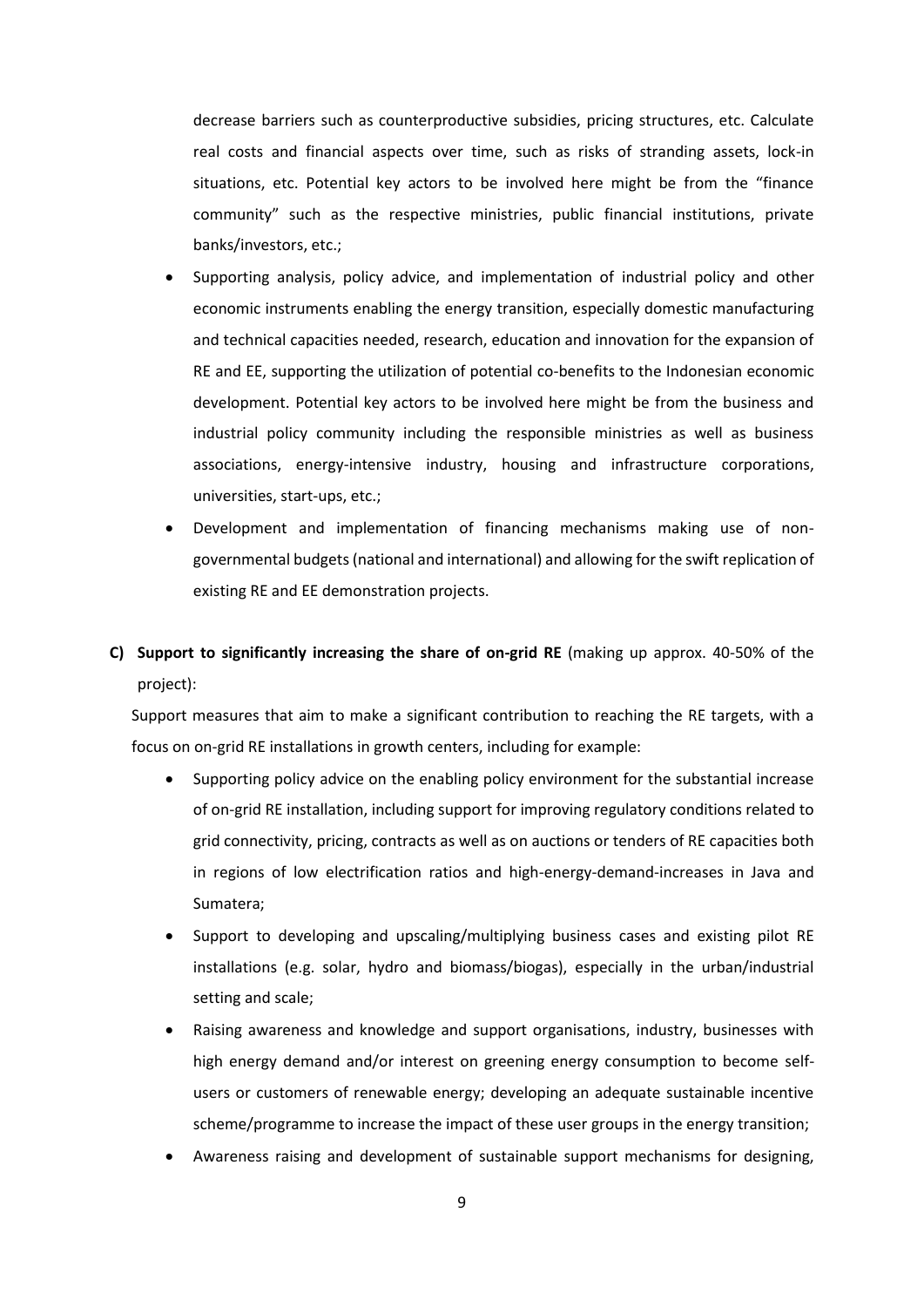financing, installing and operating RE capacities, for example in industrial processes, on buildings, for transport infrastructure, in industrial estates, etc.

 Capacity development, training, awareness raising, etc. on relevant issues that are key to substantially increase the RE-share in IDN, including assessing and reaping potential cobenefits of RE and adaptations in the energy system, especially expansion planning tailored to the NDCs and long-term low-GHG strategies, the lay-out, management and expansion of the power grids as well as energy storage.

## **D) Support to significantly increase energy conservation in high-energy-users in order to reach the NDC goal in 2025** (making up approx. 20-30% of the project):

Realizing energy conservation potential and support to the demand-side, especially in high-energy industries, urban and community infrastructure, buildings and the tourism sector; including for example:

- Supporting policy advice on the enabling policy environment for substantial uptake of energy efficiency technologies;
- Supporting the development of support schemes that allow for testing and upscaling/multiplying of business cases and technology options, especially with energy intensive industry/businesses and building/structures with high energy consumption such as for example 4 or 5-star hotels, malls, supermarkets, public transport infrastructure, manufacturing;
- Upscaling experiences and results in the area of energy efficiency in the cooling sector and energy efficient buildings, support to locations/businesses where integrated energy systems are useful, developing and upscaling installations of RE and EE technologies, especially in the use of thermal energy (heating/cooling);
- Development of sector coupling concepts, load management and flexibility options and supporting incentive schemes that allow for the implementation and multiplication of demonstration projects.

This bilateral energy programme for which programme outlines are sought will work closely with the South East Asia Energy Transition Partnership (ETP), a joint initiative among international governmental and philanthropic donors and partner countries in Southeast Asia to provide assistance to the energy transition in the region in order to achieve the targets of the Paris Agreement. It is expected that the programme builds on the results and products from previous projects funded by the IKI and others. As to relevant IKI projects please refer to [https://www.international-climate-initiative.com/en/projects/.](https://www.international-climate-initiative.com/en/projects/)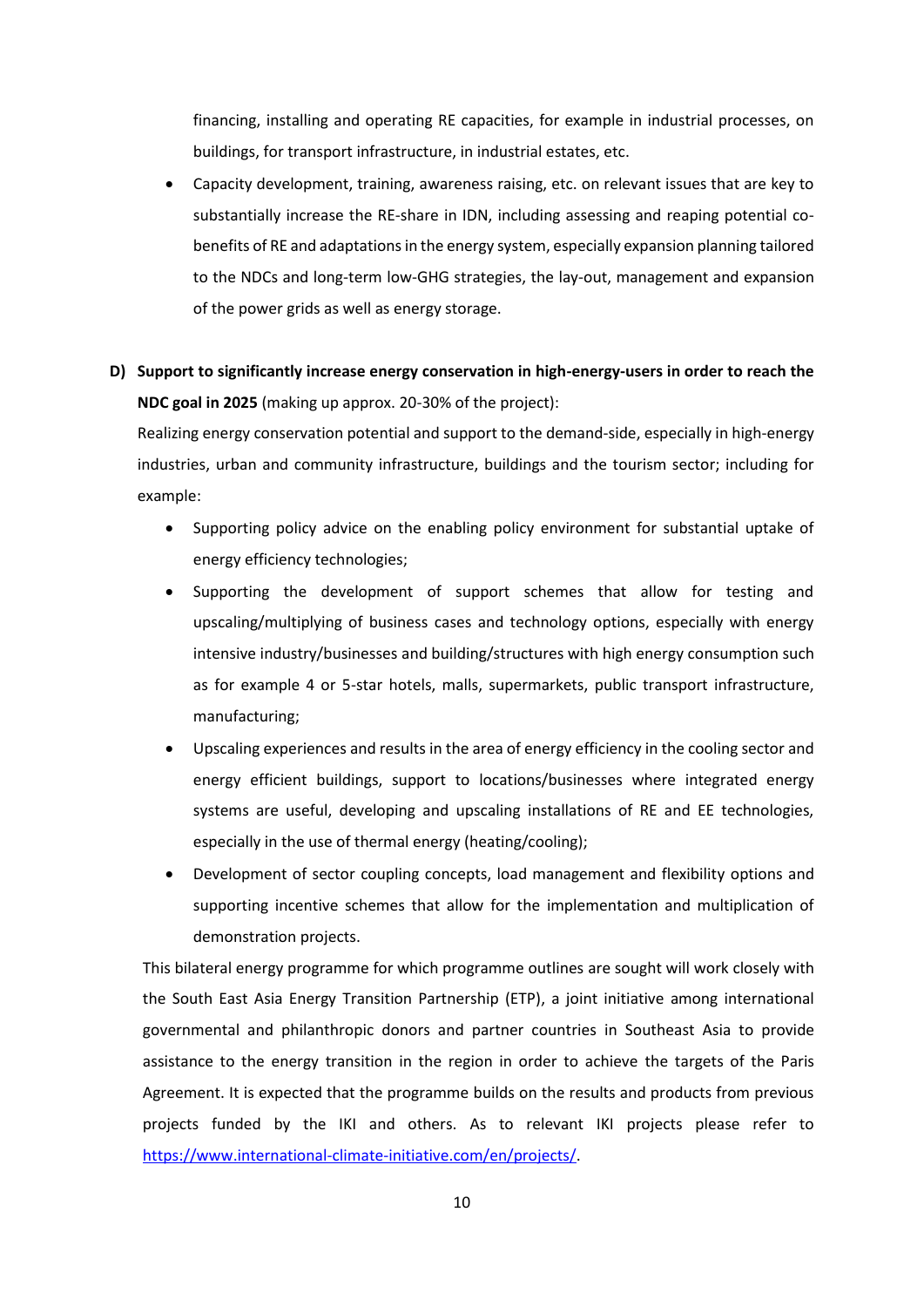## <span id="page-12-0"></span>4. Requirements for programmes

This chapter sets out general technical criteria according to which programmes are selected and/or which are relevant for the programme implementation:

#### Transformation

The transformative nature of the programme concept should be reflected in several or all of the following aspects:

- The programme achieves a substantial and measurable improvement compared to a business-asusual scenario (programme ambition).
- The programme brings about system changes and/or behavioural changes of decision makers or a significant number of individuals or institutions.
- The programme initiates steps towards climate-friendly development that are either irreversible or very difficult to reverse (creation of "positive path dependencies", e.g. by building climatefriendly infrastructure at scale).
- The programme concept can be replicated in other countries/regions and/or other sectors, enabling successful effects to be achieved beyond the framework of the programme.

#### Innovation

The IKI funds innovative approaches that offer new or partially-new solutions for the challenges of climate and biodiversity protection.

#### Synergies with other programmes and activities

In order to make full use of synergies and avoid double funding links to other funding instruments and sections, to current and previous funding measures of the German Federal Government, the European Union and further national and international donors should be reviewed. The more a planned programme resembles an ongoing or completed programme in its goals, target groups, measures and specific products, the more precise the delimitation or link to this programme should be set out. In particular, past or current activities of other IKI-funded projects and programmes have to be taken into account.

#### IKI Safeguards

During implementation, the programme must take into account the IKI Safeguards developed along the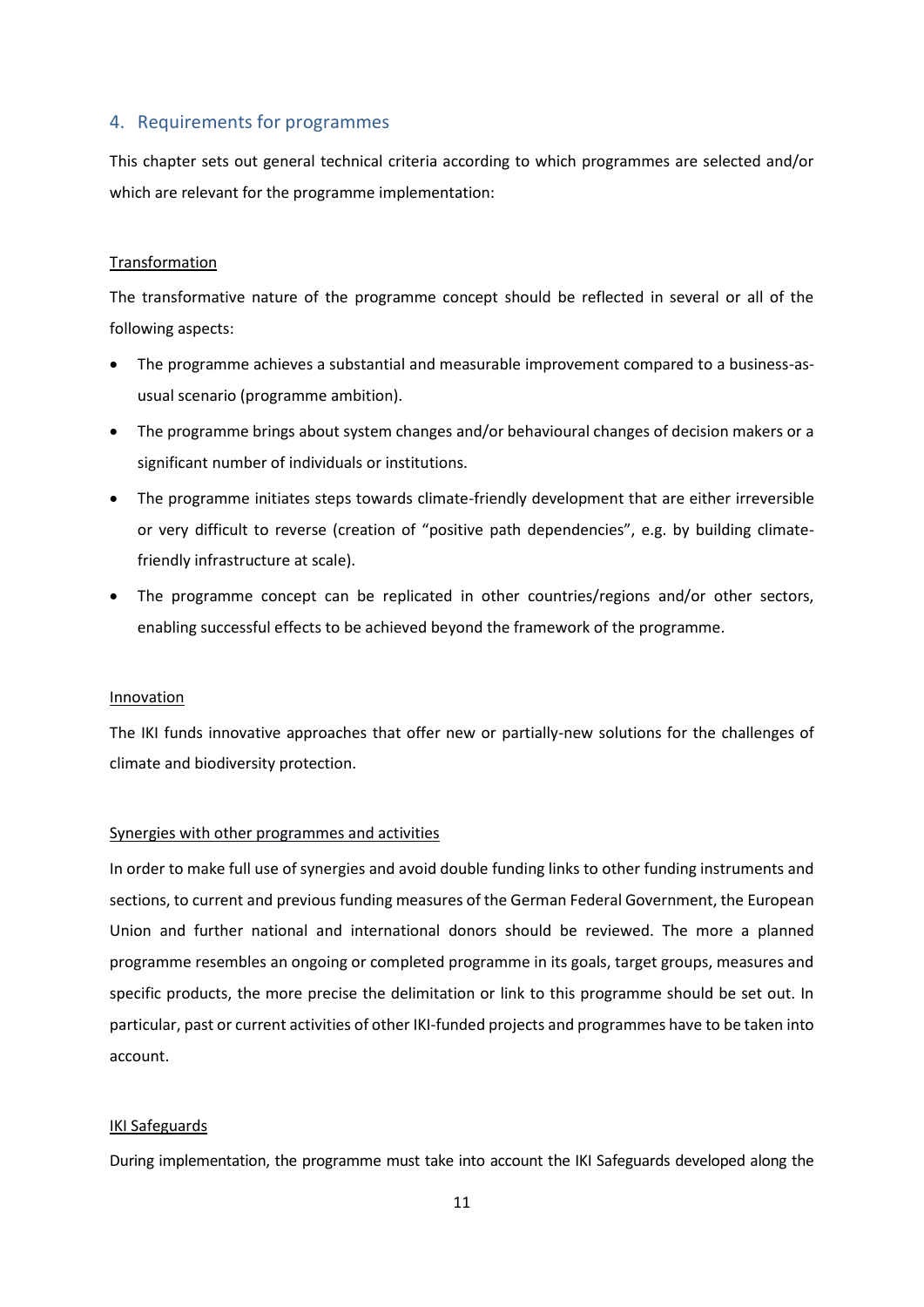lines of the International Finance Corporation (IFC) Performance Standards. The IKI Safeguard approach ensures that risks are foreseen well in advance and efficiently managed. The approach is subject to universal guiding principles, such as compliance with human rights. The design of the programmes requires a comprehensive risk assessment and the development of strategies to deal with potential risks. The relevant risks and strategies must be described as precisely as possible in the programme outline.

#### Impact-based monitoring

Results output/ outcome/ impact and effectiveness of the programmes must be verifiable and must be oriented on the results logic of the Organisation for Economic Cooperation and Development (OECD) (se[e Guidelines on](https://www.international-climate-initiative.com/fileadmin/Dokumente/2019/20190503_Guidelines_on_project_and_programme_planning.pdf)  results–[based project/programme planning and monitoring\)](https://www.international-climate-initiative.com/fileadmin/Dokumente/2019/20190503_Guidelines_on_project_and_programme_planning.pdf). Indicators must be specific, measurable, achievable, relevant and time-bound (SMART).

#### Gender mainstreaming and participation

Within IKI the promotion of equal opportunities for women and men applies. Where useful and possible, a gender-specific perspective is a desirable component of programmes, as well as empowerment measures to compensate for existing discrimination of women, but also other disadvantaged population groups (e.g. youth, indigenous groups).

#### **Transparency**

Information on current and newly-approved programmes in the field of climate and biodiversity protection has to be published in accordance with the International Aid Transparency Initiative (IATI) standard (cf. [IATI Data\)](https://www.international-climate-initiative.com/en/about-the-iki/transparenz/?iki_lang=en). Programme-related knowledge must be comprehensibly documented and made available.

#### Sustainability of the programme results

The programme concept must demonstrate how the programme activities contribute to ensuring that funded activities and results are continued or maintained beyond the end of the IKI funding period. In the last two years of the programme's term, activities must focus on ensuring the sustainability of the programme ("exit strategy"). Any increase or extension of funding during or after the end of the programme is not envisaged.

#### Evaluation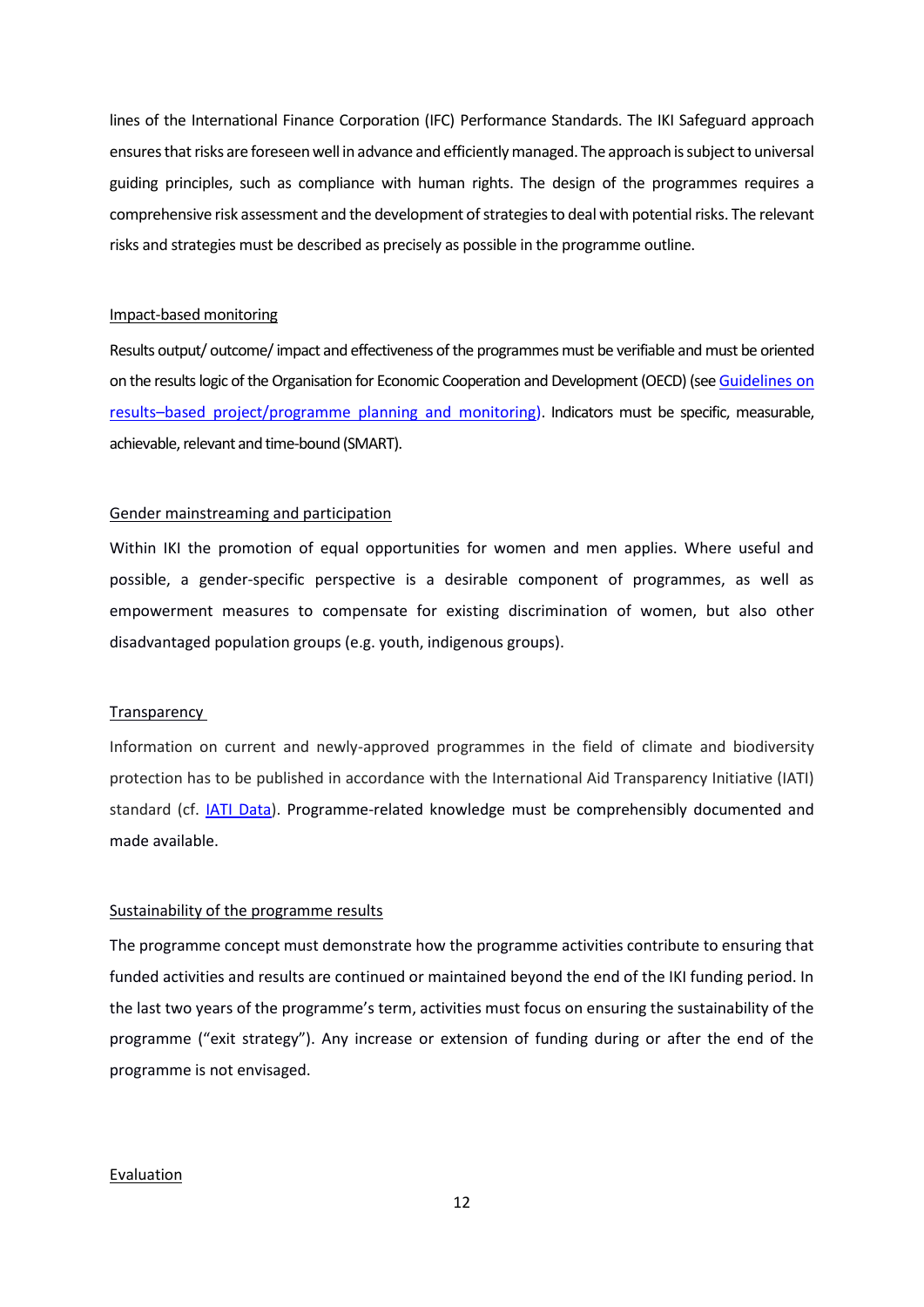The effectiveness of the programmes is evaluated externally. Implementing organisations are obliged to provide the necessary data for this purpose.

### <span id="page-14-0"></span>5. Political partners

In order to implement the programmes, the government of the partner country must have an explicit interest in cooperating with the Federal Republic of Germany on climate protection or biodiversity preservation. In the first selection stage, an initial assessment of the political support of the programme must be made and a contact/reference person in the government of the partner country (political partner) must be indicated. In the second selection stage, the implementing organisation with the support of BMU will develop a joint agreement with the partner country.

## <span id="page-14-1"></span>6. Requirements for implementing organisations

The following institutions may apply: Non-governmental organisations, business enterprises, universities and research institutions from Germany and abroad, implementing organisations of the Federal Republic of Germany, institutions in the partner countries (including accredited national implementation organisations in international or multilateral organisations), as well as multilateral organisations and institutions such as development banks and United Nations organisations and programmes.

One prerequisite for funding is the application as a consortium, i.e. an association of at least two organisations. Consortia must each designate a joint programme coordinator that has primary responsibility. The joint programme coordinator is designated as the sole contractual or agreement partner of BMU. It is the exclusive recipient of direct payments from BMU/IKI and is responsible for the budgetary implementation of the programme. Subcontracting is permitted in case of proven economic viability of the sub-contractor. A cooperation agreement with all other implementing organisations must be concluded (see information sheet in Annex II); this cooperation agreement should – as far as possible - already be part of the application. Implementing institutions may submit more than one programme outline in different consortia constellations.

The joint programme coordinator must meet the following criteria:

- Together with local partners, it must have implemented programmes in the field of international cooperation and in the relevant thematic field for at least five years.
- The annual BMU programme funding volume may not exceed the annual turnover of the joint programme coordinator, measured against the last three financial years (to be shown).
- The joint programme coordinator must present its access to the relevant stakeholders in the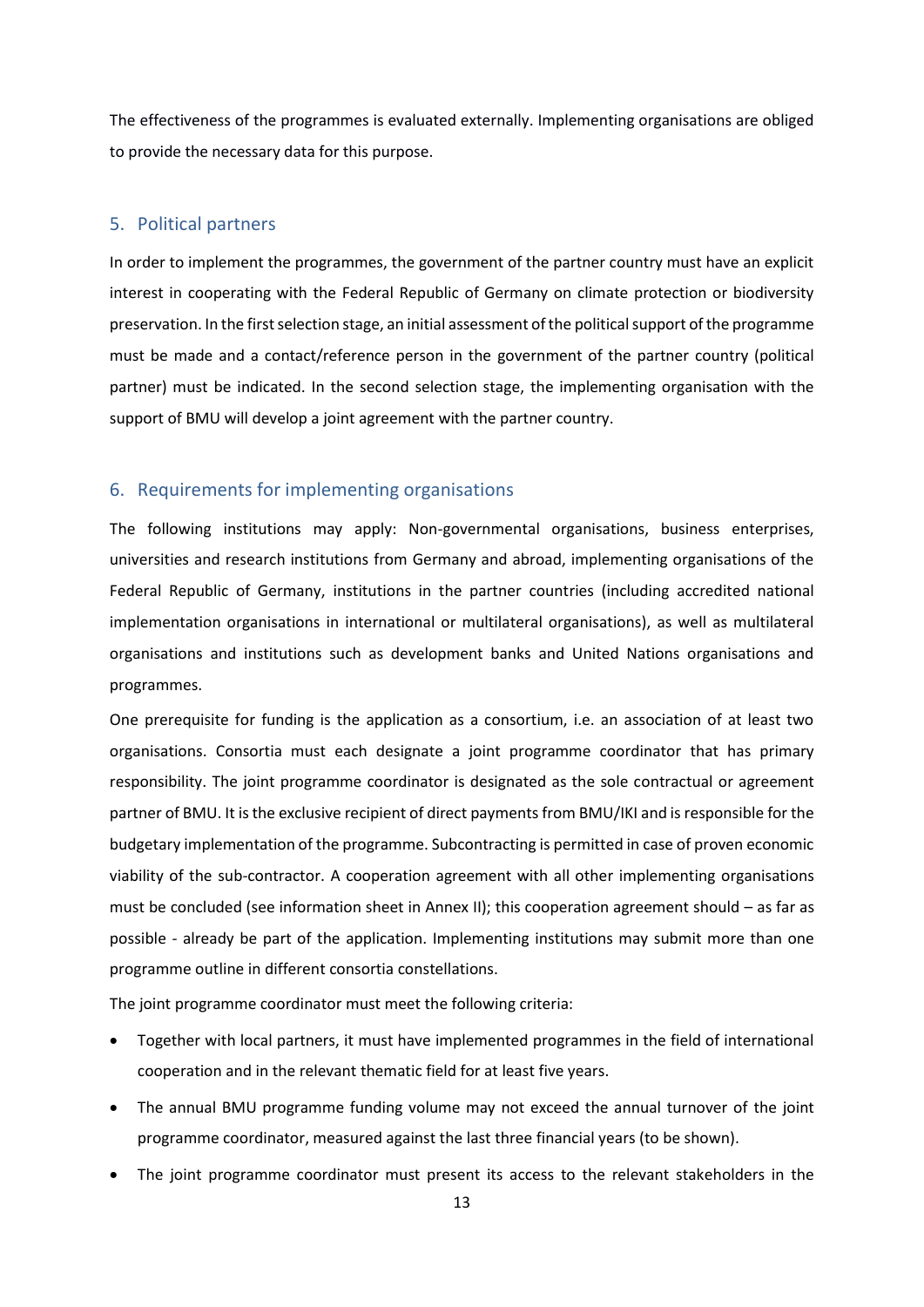partner country

- Comprehensive relevant expertise and experience in Indonesia
- Expertise in the thematic funding priorities

The consortium will also be assessed according to the following criteria:

- Suitability of the joint programme coordinator (technical, administrative and management competences)
- Suitability of the other implementing organisations (technical and administrative competences)
- Consistency of distribution of roles, responsibilities and funding within the consortium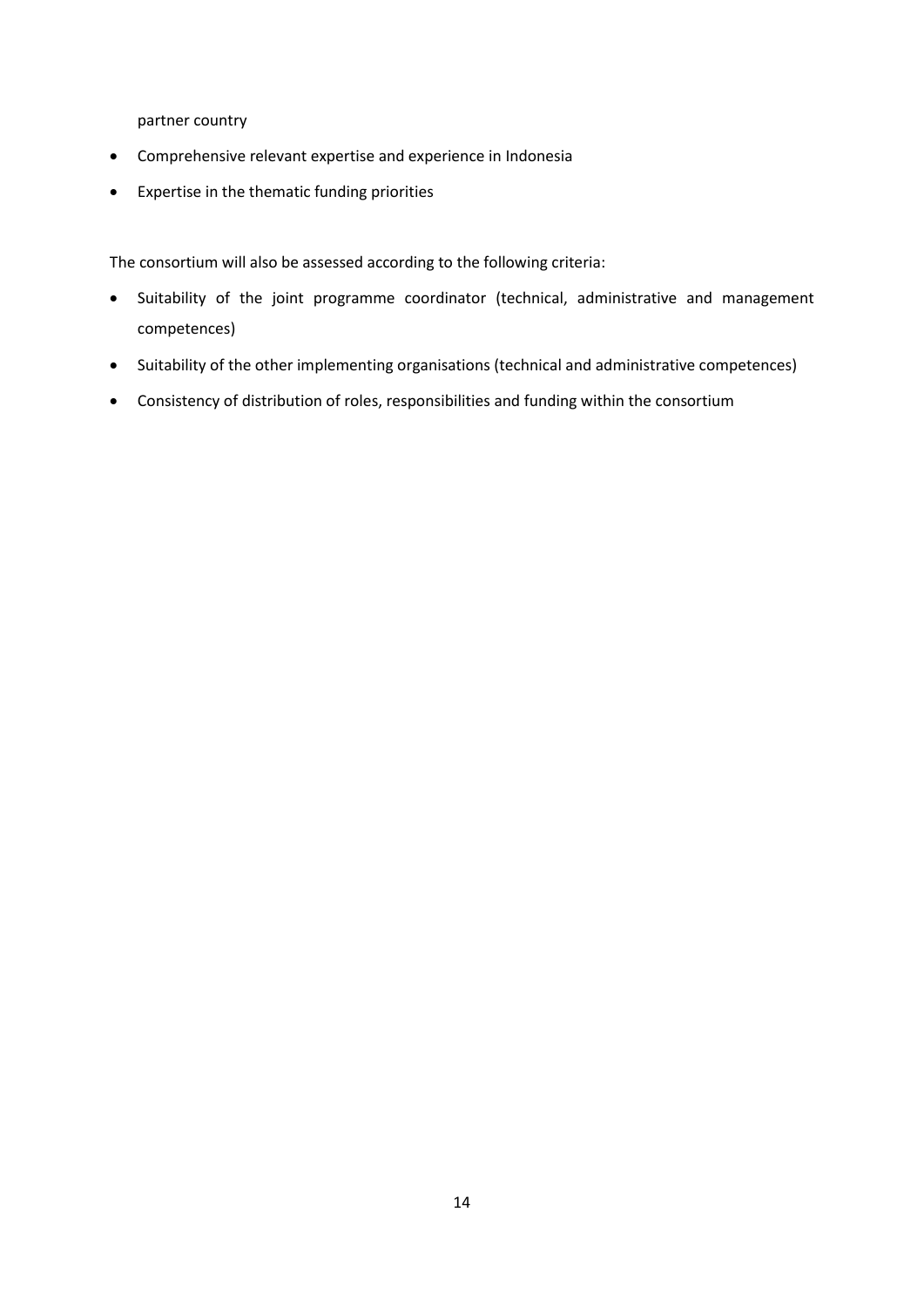## <span id="page-16-0"></span>7. Type, scope and duration of funding

#### Funding necessity

IKI funding can only be granted if the implementation of the programme is not possible without the use of public funds.

### Amount of funding

The total funding volume provided by the BMU amounts to 30 million EUR. IKI seeks two bilateral programmes with a funding volume between 12 million EUR and 15 million EUR. Any shortfall in funding volume results in exclusion.

#### Funding period

The programme duration is envisaged to be between five and seven years.

### Contribution and partner services

Adequate own contribution and contributions from implementing organisations as well as the mobilisation of additional financial resources to finance eligible expenditure are generally prerequisites for funding. Cooperation with programmes financed by other donors is also possible. Co-financing or in-kind contributions from national, provincial, or district government and/or from private actors are an important aspect for the final selection. Intended or already secured third-party funding for the proposed programme must be proven with the other funding provider(s) and the respective concrete funding amount.

#### Start of programme implementation

Programmes may not have already started implementing their activities at the time of application.

#### Involvement of local actors

Consortia are expected to implement ideally 50% of their funding through national stakeholders in the partner countries. In this respect, national stakeholders are implementing organisations and subcontractors which have an official legal status under the applicable national law. In this regard, political partners are excluded as this would result in budget support.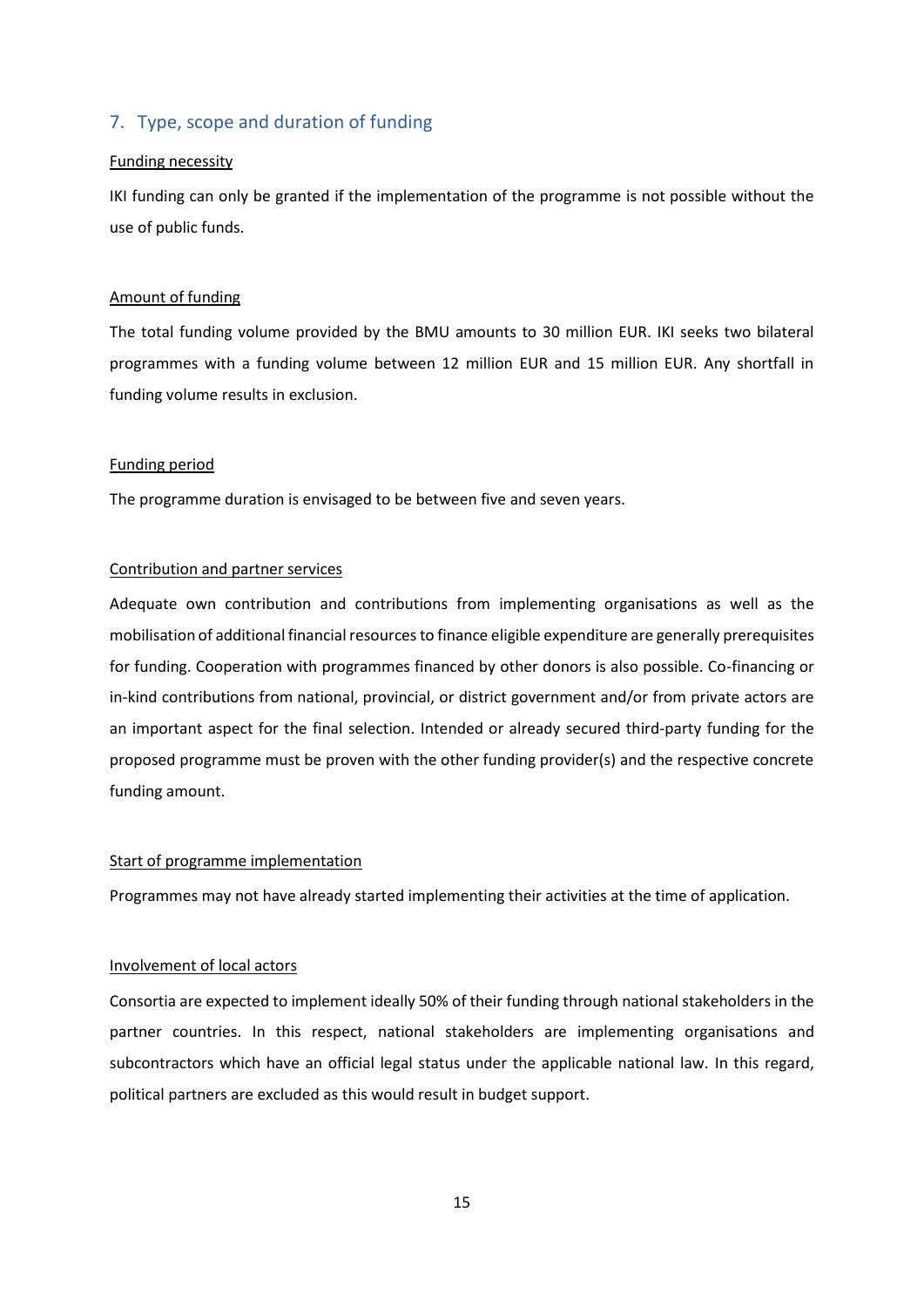#### Economic efficiency

All expenditures necessary to achieve the programme objectives in the context of sound financial management and budgetary discipline may be supported. Expenditure efficiency and the economic use of funds must be demonstrated. For the joint programme coordinator grants on a cost basis are not possible. Grants to the joint programme coordinator on a cost basis are not envisaged, as forwarding is not permitted in this respect.

## Climate neutrality of programme activities

BMU advocates measures to reduce emissions from business travel (e.g. through video conferencing). The implementing organisations are obliged to carry out programme activities and investments from programme funds in a as climate-neutral, resource-efficient and environmentally-friendly manner as possible. If business travel cannot be avoided its compensation is eligible for funding. When selecting compensation projects, value should be placed on high-quality certificates (for further information see [here](https://www.dehst.de/EN/carrying-out-climate-projects/carbon-offsetting/carbon-offsetting-node.html;jsessionid=DF72F218405385C53E2F4BA1BA3E1DB7.2_cid292) and the guidebook Voluntary  $CO<sub>2</sub>$  [compensation through climate protection projects\)](https://www.umweltbundesamt.de/publikationen/freiwillige-co2-kompensation-durch).

#### Emission certificates

In order to ensure an additional greenhouse gas reduction and the German contribution to climate financing, emission certificates or other emission credits generated by IKI programmes may not be traded either during or after the programme period. Therefore, financing contributions from the sale of such emission certificates or other emission credits may not be included in the overall financing of programmes funded by the IKI. Exceptions to this rule are emission credits on the non-compliance market, if these comply with the [guidelines of the IKI](https://www.international-climate-initiative.com/fileadmin/Dokumente/2016/16-1-01a_Recommendations_REDD__Projects.pdf) provided for this purpose and if it can be shown that they are demonstrably used for the sustainable financing of climate protection programmes in the agriculture, forestry and/or land use sectors.

#### Exclusion from funding

Luxury goods, environmentally harmful and military goods (incl. firearms), technologies and installations or services oriented on such purposes are excluded from any funding without exception.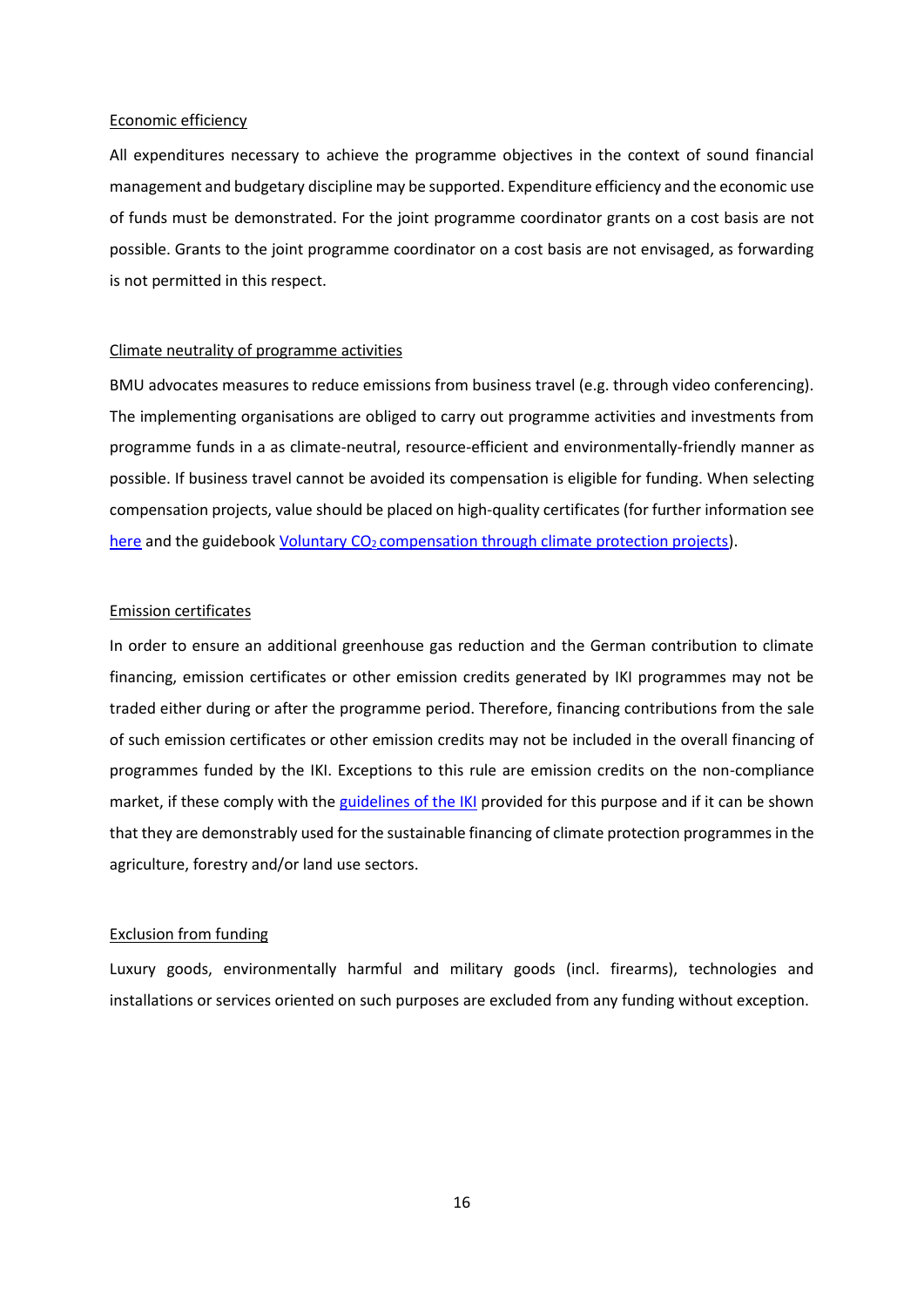## <span id="page-18-0"></span>8. Regulations on grants

Programmes by stakeholders from Germany and abroad are supported by grants. Sections 48 to 49a of the Administrative Procedure Act (Verwaltungsverfahrengesetz (VwVfG)) and the General Auxiliary Provisions for Grants for Project Support [\(Allgemeine Nebenbestimmungen für Zuwendungen zur](http://www.bmub.bund.de/fileadmin/Daten_BMU/Download_PDF/Foerderprogramme/projektfoederung_nebenbestimmung_anbest_bf.pdf)  [Programmföderung \(ANBest-P\)](http://www.bmub.bund.de/fileadmin/Daten_BMU/Download_PDF/Foerderprogramme/projektfoederung_nebenbestimmung_anbest_bf.pdf)) apply to the implementation of the IKI funding measures.

In the case of grants to foreign implementing organisations, regulations that are equivalent to the ANBest-P shall become part of the funding agreement.

The model agreements negotiated in each case with the Federal Republic of Germany shall apply to grants to multilateral development banks and United Nations agencies and programmes.

Programmes of implementing organisations of the Federal Republic of Germany shall be funded in accordance with the terms and conditions applicable to such organisations.

The auditing rights of the Federal Court of Audit result from sections 91 and 100 of the German Federal Budget Code (Bundeshaushaltsordnung (BHO)).

On request, the BMU or its representatives shall be provided with all necessary information and shall be allowed to inspect books, documents and audits relating to the programme. In its funding application, the applicant must agree that the BMU or its representatives may disclose the name of the funded organisation and the purpose of the grant as part of its public relations work.

In case of concrete evidence of non-compliance with the funding eligibility requirements the grant notification can be cancelled in accordance with the statutory provisions and the funds can be reclaimed.

There is no entitlement to a grant or the amount of funding applied for in each case. Rather, the BMU makes a decision on the basis of dutiful judgement within the framework of the budget funds available to it.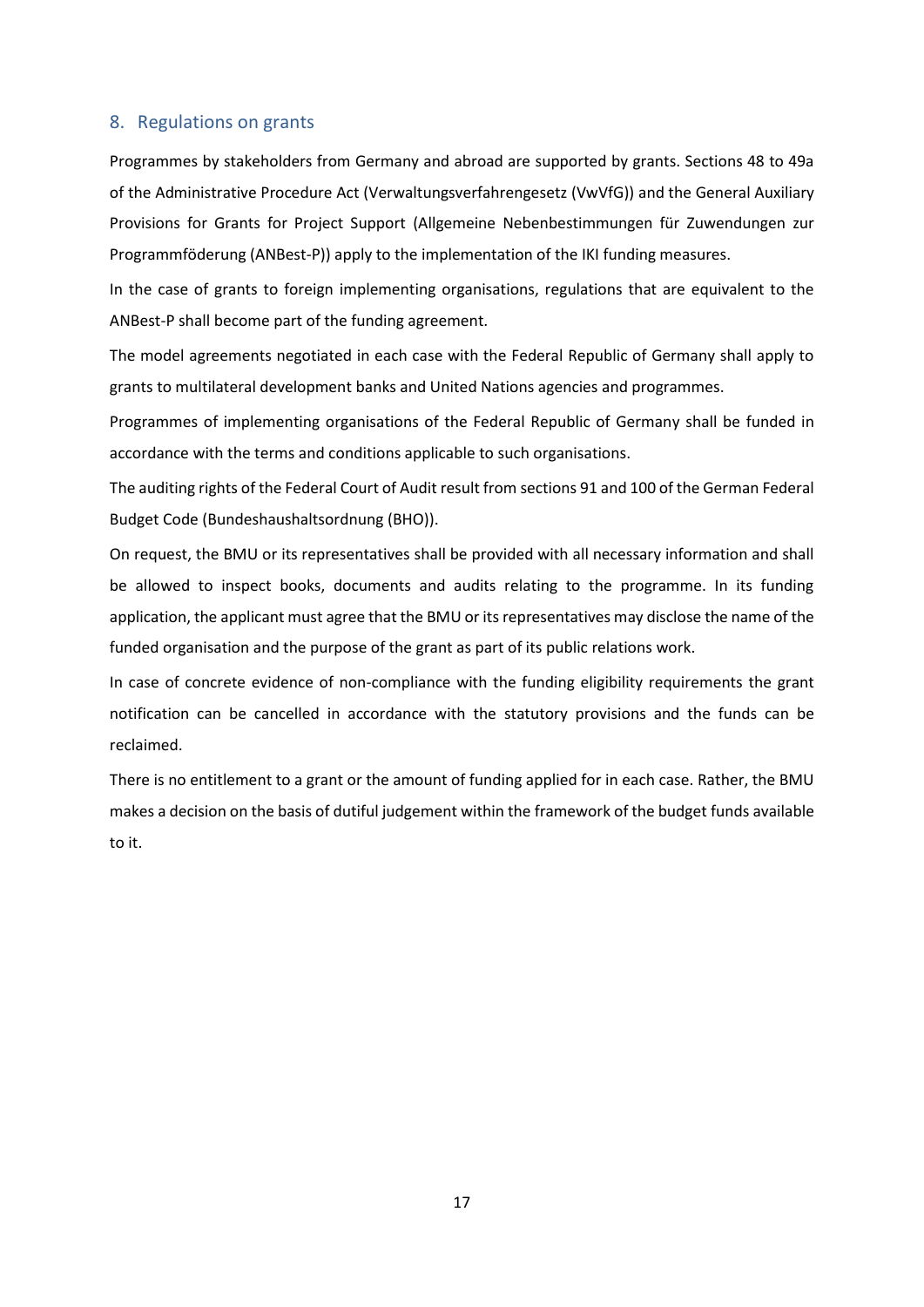## <span id="page-19-0"></span>9. Selection process

The IKI-Secretariat managed by the Zukunft-Umwelt-Gesellschaft (ZUG) gGmbH has been commissioned by BMU to manage the funding programme and process the application formalities.

> IKI Secretariat Zukunft – Umwelt – Gesellschaft (ZUG) gGmbH Köthener Straße 4 D-10963 Berlin E-Mail: iki-secretariat@z-u-g.org

The IKI selection procedure consists of two stages: (1) submission of a programme outline; (2) submission of the complete programme proposal following the call for programme outlines.

1) In the first stage of the procedure, English-language programme outlines based on the IKI outline form are submitted exclusively on the [online platform.](https://www.international-climate-initiative.com/en/nc/iki-call/login-applicant/) The following deadline shall apply: **14 May 2020**.

For this selection procedure (scheduled programme start 2021 at the earliest) only programme outlines received by 23:59h (Central European Sumer Time (CEST)) on the online platform will be considered. A pre-selection of promising programme outlines from all the programme outlines that fulfil the mandatory requirements is carried out by BMU. They are assessed on the base of the formal and technical criteria described in this funding information. Based on the results of the assessment, its own technical evaluation and the available budget funds, a decision is made by BMU as to which outlines will be further pursued in the second stage of the procedure.

2) During the second stage, the joint programme coordinator will be informed of the outcome of the evaluation in writing and will be invited to submit a detailed programme proposal. During the preparation phase, the joint programme coordinator will then have up to eight months to complete a thorough programme proposal. Subsequently, the joint programme coordinator can submit a formal request for funding for a preparation phase. This enables the programme to be optimally tailored to local needs together with the partners. The results obtained should improve the quality of the programme proposal to be submitted and should minimise enquiries during the application and approval processes. The documentation pertaining to the preparation phase must also be provided. The relevant provisions and templates shall be made available in writing at the end of the first stage of the procedure.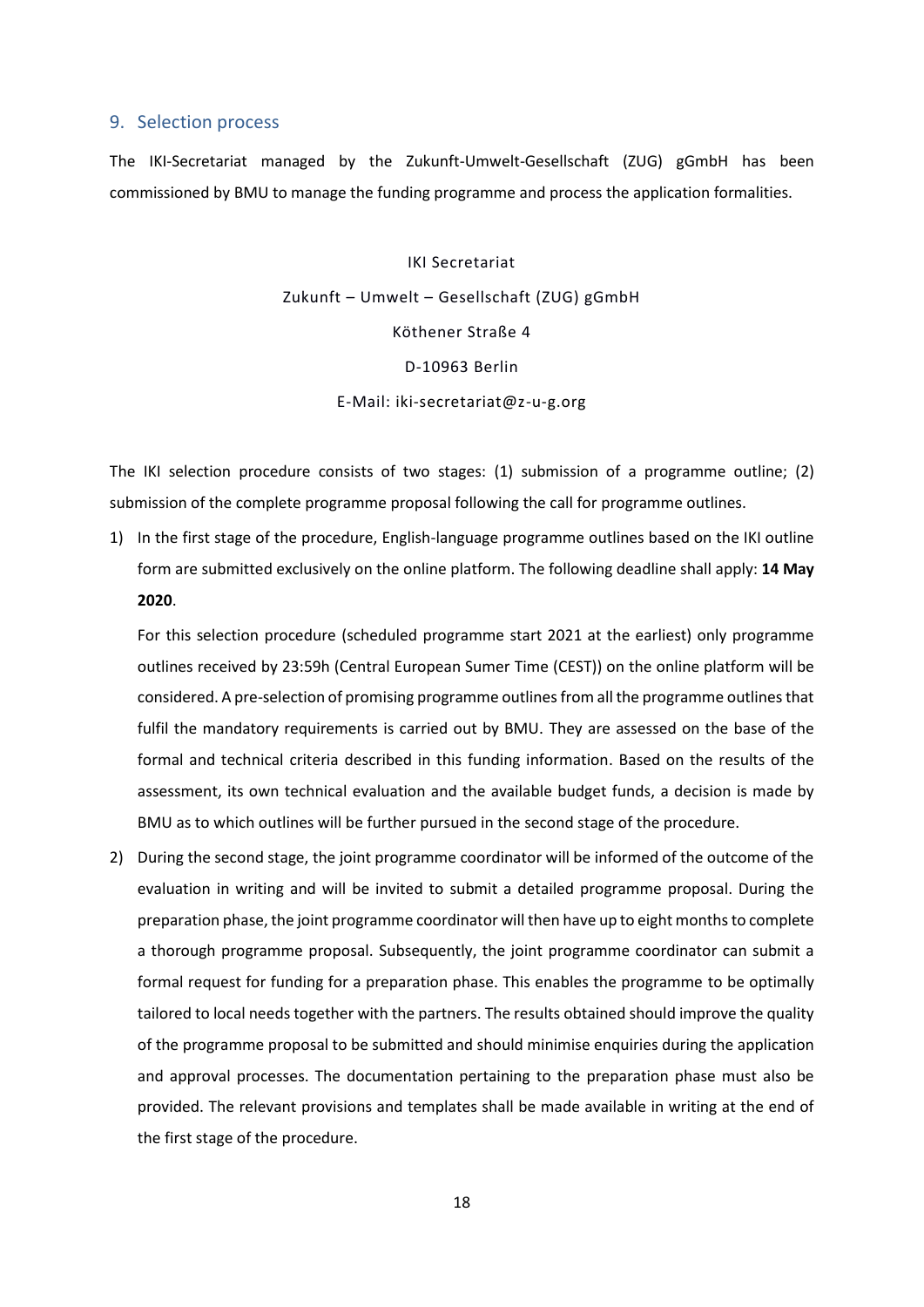## <span id="page-20-0"></span>Annex I: IKI selection criteria

The programmes are evaluated and selected by BMU pursuant to the following requirements:

### Exclusion criteria:

- No timely submission on the online platform
- No need for funding
- Not classified as an ODA-eligible country
- No conformity with the thematic funding priorities
- Amount of funding too high or too low
- Funding period exceeds 7 years
- Programme implementation already started before programme outline submission
- No links to national/regional policies
- Lack of official political support from the partner country
- No results-based monitoring applied (output, outcome, impact)
- Violation of the requirements for emission certificates
- Funding requests for excluded programme activities, goods or services
- Non-consideration of IKI safeguards

#### Criteria for a coherent and convincing programme:

- The programme has ambitious goals and is designed to deliver measurable results.
- The programme offers a new approach or a completely new solution for a region.
- The programme is linked to the local implementation landscape.
- The programme strengthens disadvantaged population groups and promotes equal opportunities for women and men.
- The programme responds to the question of how the programme's results are to be maintained and developed after the end of the funding period.
- Among the implementing organisations, the distribution of tasks and roles and the allocation of the overall budget are consistent.
- The implementing organisations' own financial participation and own contributions, as well as the sum of additional financial resources (co–financing) are appropriate.
- The role of national organisations and the amount of funding allocated to them is appropriate.